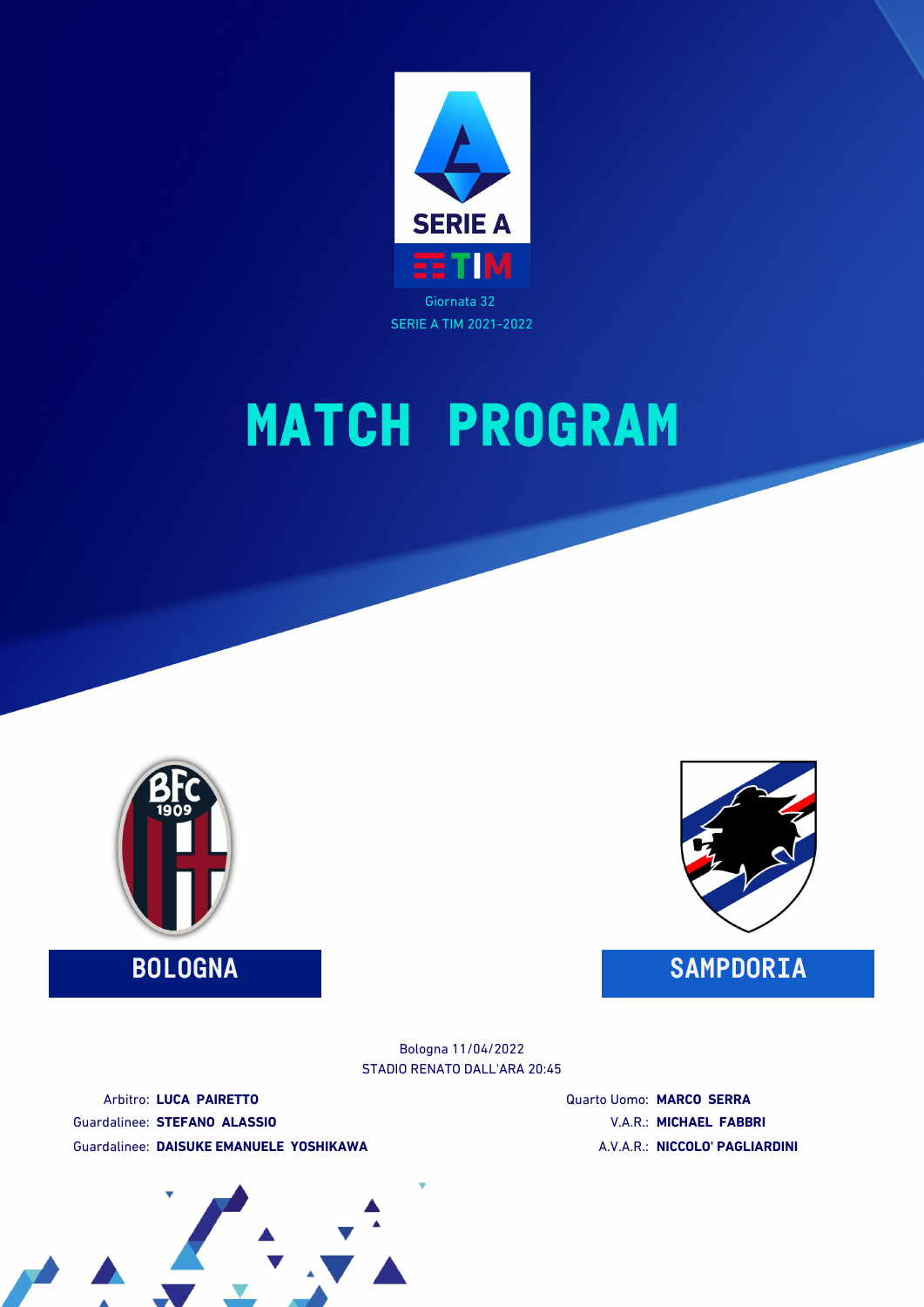

# **MATCH PROGRAM**

Bologna 11/04/2022 STADIO RENATO DALL'ARA - 20:45



### **RISULTATI STAGIONALI**

| <b>TOTALI</b>         | <b>PTG</b> | G  | v                | N                       | P.               | GF | <b>GS</b> | DIFF.RETI         |
|-----------------------|------------|----|------------------|-------------------------|------------------|----|-----------|-------------------|
| <b>BOLOGNA</b>        | 34         | 30 | 9                | 7                       | 14               | 32 | 44        | $-12$             |
| <b>SAMPDORIA</b>      | 29         | 31 | 8                | 5.                      | 18               | 39 | 52        | $-13$             |
| <b>CASA/TRASFERTA</b> | <b>PTG</b> | G  | v                | N                       | D                | GF | <b>GS</b> | <b>MEDIA GOAL</b> |
| <b>BOLOGNA</b>        | 21         | 15 | $\boldsymbol{6}$ | $\overline{\mathbf{3}}$ | $\boldsymbol{6}$ | 18 | 18        | 1.2               |
| <b>SAMPDORIA</b>      | 14         | 15 | 4                | 2                       | 9                | 16 | 23        | 1.1               |

### **ULTIMI PRECEDENTI**

| 2021-22 12^6  | <b>SAMPDORIA</b>                                                        | <b>BOLOGNA</b>                              |         |
|---------------|-------------------------------------------------------------------------|---------------------------------------------|---------|
| 07/11/2021    | $32'(2°T)$ M. THORSBY                                                   | 2'(2°T) M. SVANBERG, 33'(2°T) M. ARNAUTOVIC | $1 - 2$ |
| 2020-21 27^ G | <b>BOLOGNA</b>                                                          | <b>SAMPDORIA</b>                            |         |
| 14/03/2021    | 27'(1°T) M. BARROW, 41'(1°T) M. SVANBERG, 25'(2°T) R.<br><b>SORIANO</b> | 37'(1°T) F. QUAGLIARELLA                    | $3 - 1$ |
| 2020-218^G    | <b>SAMPDORIA</b>                                                        | <b>BOLOGNA</b>                              |         |
| 22/11/2020    | $7(1°T)$ M. THORSBY                                                     | 44'(1°T)[A] V. REGINI, 7'(2°T) R. ORSOLINI  | $1 - 2$ |
| 2019-20 28^ G | <b>SAMPDORIA</b>                                                        | <b>BOLOGNA</b>                              |         |
| 28/06/2020    | 43'(2°T) F. BONAZZOLI                                                   | 27'(2°T) M. BARROW, 30'(2°T) R. ORSOLINI    | $1 - 2$ |
| 2019-20 9^ G  | <b>BOLOGNA</b>                                                          | <b>SAMPDORIA</b>                            |         |
| 27/10/2019    | 3'(2°T) R. PALACIO, 33'(2°T) M. BANI                                    | 19'(2°T) M. GABBIADINI                      | $2 - 1$ |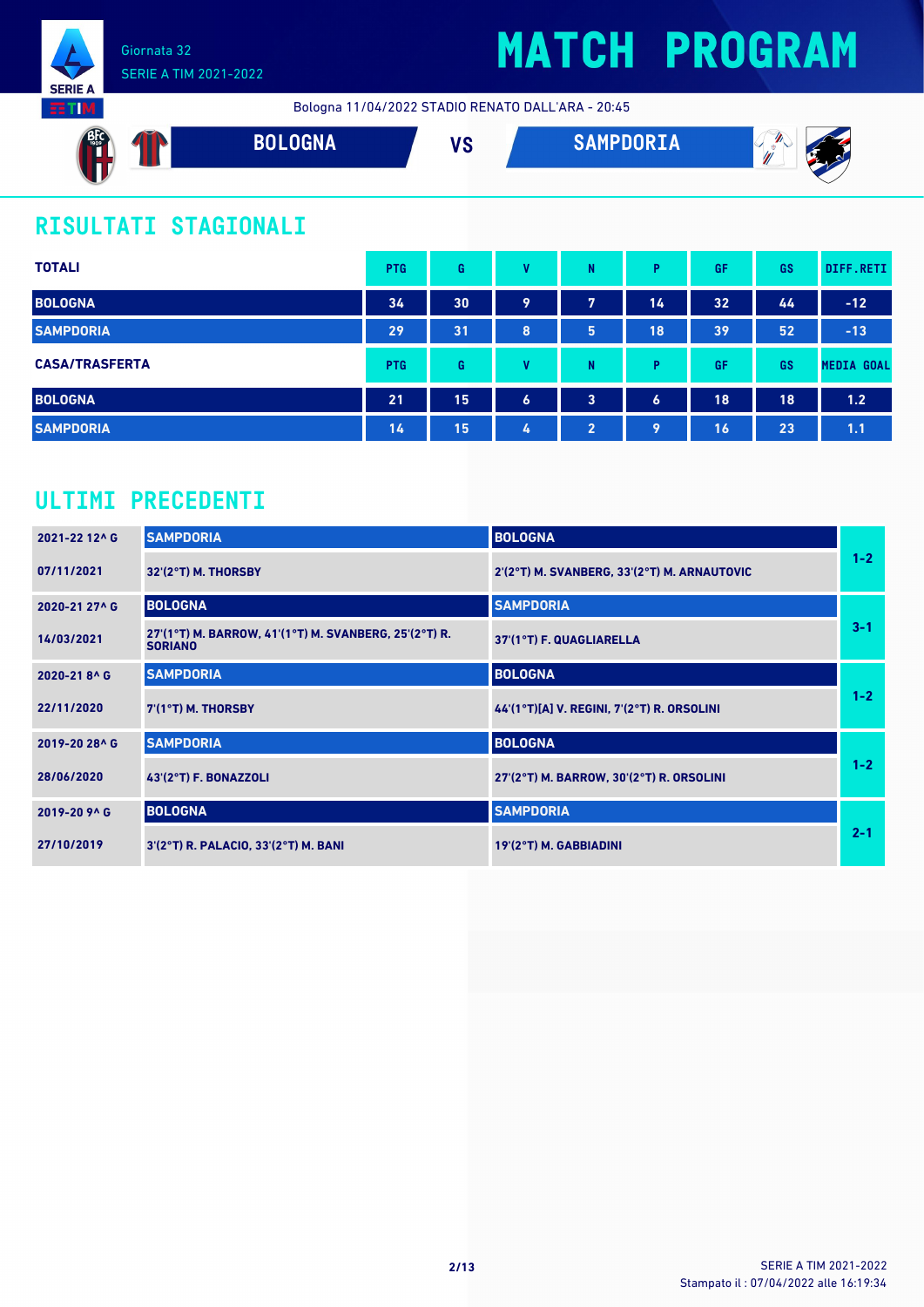

Bologna 11/04/2022 STADIO RENATO DALL'ARA - 20:45

| <b>AFC</b> | $\sim$<br>U | <b>BOLOGNA</b> | $\mathbf{u}$<br>70 | <b>SAMPDORIA</b> | W<br>-<br>m<br>W<br>w<br>,, |
|------------|-------------|----------------|--------------------|------------------|-----------------------------|
|            |             |                |                    |                  |                             |

### **ROSA DELLE SQUADRE**

| <b>BOLOGNA</b>                       | PRES. A                  | GOL A            | GOL 2021-22    | PRES. 2021-22  | MIN. 2021-22 |
|--------------------------------------|--------------------------|------------------|----------------|----------------|--------------|
| <b>PORTIERI</b>                      |                          |                  |                |                |              |
| 12 MARCO MOLLA                       | $\mathbf{0}$             | $\mathbf{0}$     | $\mathbf{0}$   | $\mathbf{0}$   | $\mathbf 0$  |
| 22 FRANCESCO BARDI                   | 51                       | 98               | $\mathbf{0}$   | $\bf{0}$       | $\mathbf{0}$ |
| <b>NICOLA BAGNOLINI</b><br>23.       | $\mathbf{0}$             | $\mathbf{0}$     | $\mathbf{0}$   | $\mathbf{0}$   | $\mathbf{0}$ |
| <b>28 LUKASZ SKORUPSKI</b>           | 205                      | 316              | 44             | 30             | 2885         |
| <b>40 DAVIDE FRANZINI</b>            | $\bf{0}$                 | 0                | 0              | $\mathbf 0$    | 0            |
| <b>DIFENSORI</b>                     |                          |                  |                |                |              |
| 2 LUIS BINKS                         | 13                       | 0                | $\mathbf 0$    | 13             | 600          |
| 3 AARON HICKEY                       | 39                       | 4                | 4              | 28             | 2313         |
| 4 KEVIN BONIFAZI                     | 97                       | 4                | $\pmb{0}$      | 17             | 1005         |
| 5 ADAMA SOUMAORO                     | 50                       | $\overline{2}$   | $\pmb{0}$      | 22             | 1852         |
| <b>6</b> ARTHUR THEATE               | 24                       | $\overline{2}$   | $\overline{2}$ | 24             | 2102         |
| <b>IBRAHIMA MBAYE</b><br>15          | 141                      | $\boldsymbol{6}$ | $\pmb{0}$      | 5              | 112          |
| 29 LORENZO DE SILVESTRI              | 396                      | 24               | 3              | 25             | 1946         |
| RICCARDO STIVANELLO<br>31            | $\mathbf{0}$             | $\mathbf{0}$     | $\mathbf{0}$   | $\mathbf{0}$   | $\mathbf{0}$ |
| <b>MITCHELL DIJKS</b><br>35          | 70                       | $\mathbf{1}$     | $\pmb{0}$      | 12             | 444          |
| <b>MATTIA MOTOLESE</b><br>39         | $\pmb{0}$                | $\bf{0}$         | $\bf{0}$       | $\bf{0}$       | $\bf{0}$     |
| <b>WISDOM AMEY</b><br>66             | $\mathbf{1}$             | 0                | 0              | 0              | $\mathbf 0$  |
| <b>OMAR KHAILOTI</b><br>68           | $\overline{1}$           | $\bf{0}$         | $\mathbf{0}$   | $\bf{0}$       | $\mathbf{0}$ |
| <b>DENSO KASIUS</b><br>71            | 4                        | $\bf{0}$         | $\pmb{0}$      | 4              | 114          |
| <b>EBENEZER ANNAN</b><br>77          | $\mathbf{1}$             | $\bf{0}$         | 0              | $\mathbf{1}$   | 29           |
| <b>CENTROCAMPISTI</b>                |                          |                  |                |                |              |
| 8 NICOLAS DOMINGUEZ                  | 65                       | $\mathbf{1}$     | $\pmb{0}$      | 21             | 1783         |
| <b>LUIS ROJAS</b><br>11 <sup>1</sup> | $7\overline{ }$          | $\mathbf{0}$     | $\mathbf{0}$   | $\mathbf{0}$   | $\mathbf{0}$ |
| NICOLAS VIOLA<br>14                  | 57                       | $\overline{7}$   | 0              | 5              | 100          |
| MICHAEL KINGSLEY<br>16               | 3                        | $\pmb{0}$        | $\mathbf{0}$   | $\overline{2}$ | 81           |
| <b>GARY MEDEL</b><br>17 <sup>7</sup> | 152                      | $\mathbf{1}$     | 0              | 27             | 2442         |
| <b>MICHEL AEBISCHER</b><br>20        | 5                        | $\mathbf 0$      | $\mathbf{0}$   | 5              | 168          |
| <b>ROBERTO SORIANO</b><br>21         | 245                      | 33               | 0              | 28             | 2267         |
| 24 BOTOND BARTHA                     | $\mathbf{0}$             | $\pmb{0}$        | $\pmb{0}$      | $\mathbf{0}$   | $\mathbf{0}$ |
| <b>JERDY SCHOUTEN</b><br>30          | 63                       | $\mathbf{1}$     | $\mathbf{0}$   | 10             | 864          |
| 32 MATTIAS SVANBERG                  | 111                      | 9                | 3              | 29             | 2336         |
| <b>NIKLAS PYYHTIA</b><br>33          | $\mathbf{1}$             | 0                | 0              | $\mathbf{1}$   | 23           |
| <b>44 MATTIA PAGLIUCA</b>            | $\mathbf{1}$             | $\mathbf{0}$     | $\mathbf{0}$   | $\mathbf{0}$   | $\mathbf{0}$ |
| <b>82 KACPER URBANSKI</b>            | $\mathbf{1}$             | 0                | $\mathbf 0$    | 0              | 0            |
| <b>ATTACCANTI</b>                    |                          |                  |                |                |              |
| 7 RICCARDO ORSOLINI                  | 145                      | 27               | 4              | 23             | 1475         |
| 9 MARKO ARNAUTOVIC                   | 30                       | 9                | 9              | 27             | 2315         |
| 10 NICOLA SANSONE                    | 223                      | 33               | 0              | 22             | 853          |
| <b>19 FEDERICO SANTANDER</b>         | 67                       | $10$             | $\mathbf{1}$   | $7\phantom{.}$ | 90           |
| <b>55 EMANUEL VIGNATO</b>            | 65                       | $\overline{2}$   | $\mathbf 0$    | 22             | 631          |
| <b>76 ANTONIO RAIMONDO</b>           | $\mathbf{1}$             | $\pmb{0}$        | 0              | $\pmb{0}$      | $\mathbf 0$  |
| 91 DIEGO FALCINELLI                  | 115                      | 17               | $\mathbf 0$    | 5              | 84           |
| 99 MUSA BARROW                       | 123                      | 26               | 5              | 26             | 1726         |
| <b>STAFF TECNICO</b>                 |                          |                  |                |                |              |
| <b>Allenatore</b>                    | <b>SINISA MIHAJLOVIC</b> |                  |                |                |              |

Diffidato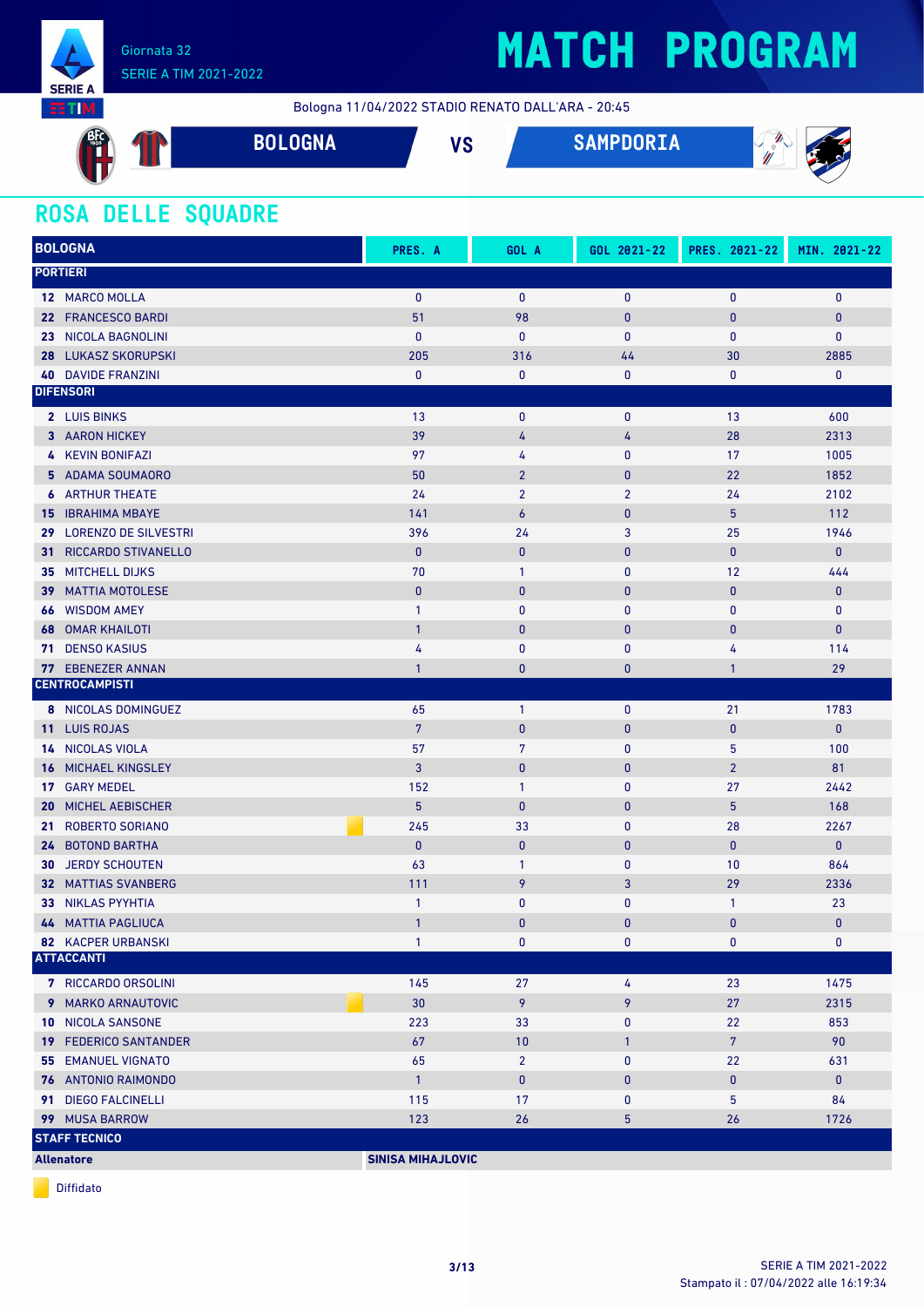

# **MATCH PROGRAM**

Bologna 11/04/2022 STADIO RENATO DALL'ARA - 20:45

|                   |                                                         | <b>BOLOGNA</b> | <b>VS</b>              |                          | <b>SAMPDORIA</b> | $\sqrt{\frac{1}{n}}$ |              |
|-------------------|---------------------------------------------------------|----------------|------------------------|--------------------------|------------------|----------------------|--------------|
|                   | <b>SAMPDORIA</b>                                        |                | PRES. A                | GOL A                    | GOL 2021-22      | PRES. 2021-22        | MIN. 2021-22 |
| <b>PORTIERI</b>   |                                                         |                |                        |                          |                  |                      |              |
|                   | 1 EMIL AUDERO                                           |                | 132                    | 204                      | 38               | 22                   | 2058         |
| 30                | NICOLA RAVAGLIA                                         |                | 8                      | 11                       | $\bf{0}$         | $\mathbf{0}$         | $\mathbf{0}$ |
|                   | 32 IVAN SAIO                                            |                | $\mathbf{0}$           | $\bf{0}$                 | 0                | $\mathbf{0}$         | 0            |
|                   | 33 WLADIMIRO FALCONE                                    |                | 12                     | 19                       | 14               | 10                   | 911          |
| 36                | <b>FEDERICO ZORZI</b>                                   |                | $\mathbf{0}$           | 0                        | 0                | $\mathbf{0}$         | $\bf{0}$     |
|                   | <b>67 MATTEO ESPOSITO</b>                               |                | $\bf{0}$               | $\mathbf{0}$             | 0                | $\bf{0}$             | $\pmb{0}$    |
| <b>DIFENSORI</b>  |                                                         |                |                        |                          |                  |                      |              |
|                   | 3 TOMMASO AUGELLO                                       |                | 83                     | $\overline{2}$           | $\mathbf{1}$     | 29                   | 2013         |
| 13                | <b>ANDREA CONTI</b>                                     |                | 105                    | 11                       | $\mathbf{1}$     | $\overline{7}$       | 264          |
| 15                | <b>OMAR COLLEY</b>                                      |                | 107                    | $\overline{2}$           | 0                | 26                   | 2340         |
|                   | 22 MAYA YOSHIDA                                         |                | 69                     | 3                        | $\overline{2}$   | 23                   | 1813         |
|                   | 24 BARTOSZ BERESZYNSKI                                  |                | 158                    | 1                        | 0                | 28                   | 2448         |
| 25                | <b>ALEX FERRARI</b>                                     |                | 93                     | $\mathbf{1}$             | 0                | 16                   | 1115         |
| 26                | <b>GIANGIACOMO MAGNANI</b>                              |                | 71                     | 1                        | 0                | 17                   | 816          |
| 29                | <b>NICOLA MURRU</b>                                     |                | 186                    | $\mathbf{1}$             | $\mathbf{1}$     | 19                   | 907          |
| 31                | <b>FRANCESCO MIGLIARDI</b>                              |                | $\mathbf{0}$           | $\mathbf{0}$             | 0                | $\mathbf{0}$         | $\bf{0}$     |
| 34                | <b>LUIGI AQUINO</b>                                     |                | $\mathbf{0}$           | $\mathbf 0$              | 0                | $\bf{0}$             | $\mathbf{0}$ |
|                   | <b>35 GIOVANNI BONFANTI</b><br><b>CENTROCAMPISTI</b>    |                | $\mathbf{0}$           | 0                        | 0                | $\mathbf 0$          | $\bf{0}$     |
|                   |                                                         |                |                        |                          |                  |                      |              |
|                   | 2 MORTEN THORSBY                                        |                | 85                     | 6                        | $\overline{2}$   | 28                   | 2521         |
|                   | 5 STEFANO SENSI                                         |                | 107                    | 9                        | $\mathbf{1}$     | 16                   | 699          |
| 6                 | <b>ALBIN EKDAL</b>                                      |                | 287                    | 13                       | 1                | 23                   | 1561         |
| 11 <sup>1</sup>   | <b>ABDELHAMID SABIRI</b>                                |                | $\overline{7}$         | $\mathbf{1}$             | $\mathbf{1}$     | $\overline{7}$       | 375          |
| 14                | <b>RONALDO VIEIRA</b>                                   |                | 53<br>27               | $\mathbf 0$              | 0                | 8<br>17              | 172          |
| 16<br>28          | <b>KRISTOFFER ASKILDSEN</b><br><b>GERARD YEPES LAUT</b> |                | 3                      | $\mathbf{1}$<br>$\bf{0}$ | 0<br>0           | 3                    | 782<br>24    |
| 38                | <b>MIKKEL DAMSGAARD</b>                                 |                | 42                     | $\overline{2}$           | 0                | $\overline{7}$       | 530          |
|                   | <b>70 SIMONE TRIMBOLI</b>                               |                | $\overline{2}$         | $\mathbf{0}$             | 0                | $\overline{2}$       | 32           |
|                   | 87 ANTONIO CANDREVA                                     |                | 426                    | 72                       | $\overline{7}$   | 29                   | 2692         |
|                   | <b>88 TOMAS RINCON</b>                                  |                | 248                    | 9                        | 0                | 18                   | 921          |
|                   | <b>ATTACCANTI</b>                                       |                |                        |                          |                  |                      |              |
|                   | 7 VLADYSLAV SUPRIAHA                                    |                | $\mathbf{1}$           | $\mathbf 0$              | 0                | $\mathbf{1}$         | 27           |
|                   | 10 FRANCESCO CAPUTO                                     |                | 142                    | 58                       | 9                | 31                   | 2542         |
|                   | 21 SEBASTIAN GIOVINCO                                   |                | 192                    | 40                       | 0                | $\overline{2}$       | 45           |
|                   | 23 MANOLO GABBIADINI                                    |                | 243                    | 62                       | 6                | 18                   | 1199         |
|                   | 27 FABIO QUAGLIARELLA                                   |                | 527                    | 180                      | 3                | 27                   | 1579         |
|                   | 37 DANIELE MONTEVAGO                                    |                | $\pmb{0}$              | $\pmb{0}$                | 0                | 0                    | $\pmb{0}$    |
|                   | 39 LORENZO DI STEFANO                                   |                | 0                      | 0                        | 0                | 0                    | 0            |
|                   | <b>STAFF TECNICO</b>                                    |                |                        |                          |                  |                      |              |
| <b>Allenatore</b> |                                                         |                | <b>MARCO GIAMPAOLO</b> |                          |                  |                      |              |

Diffidato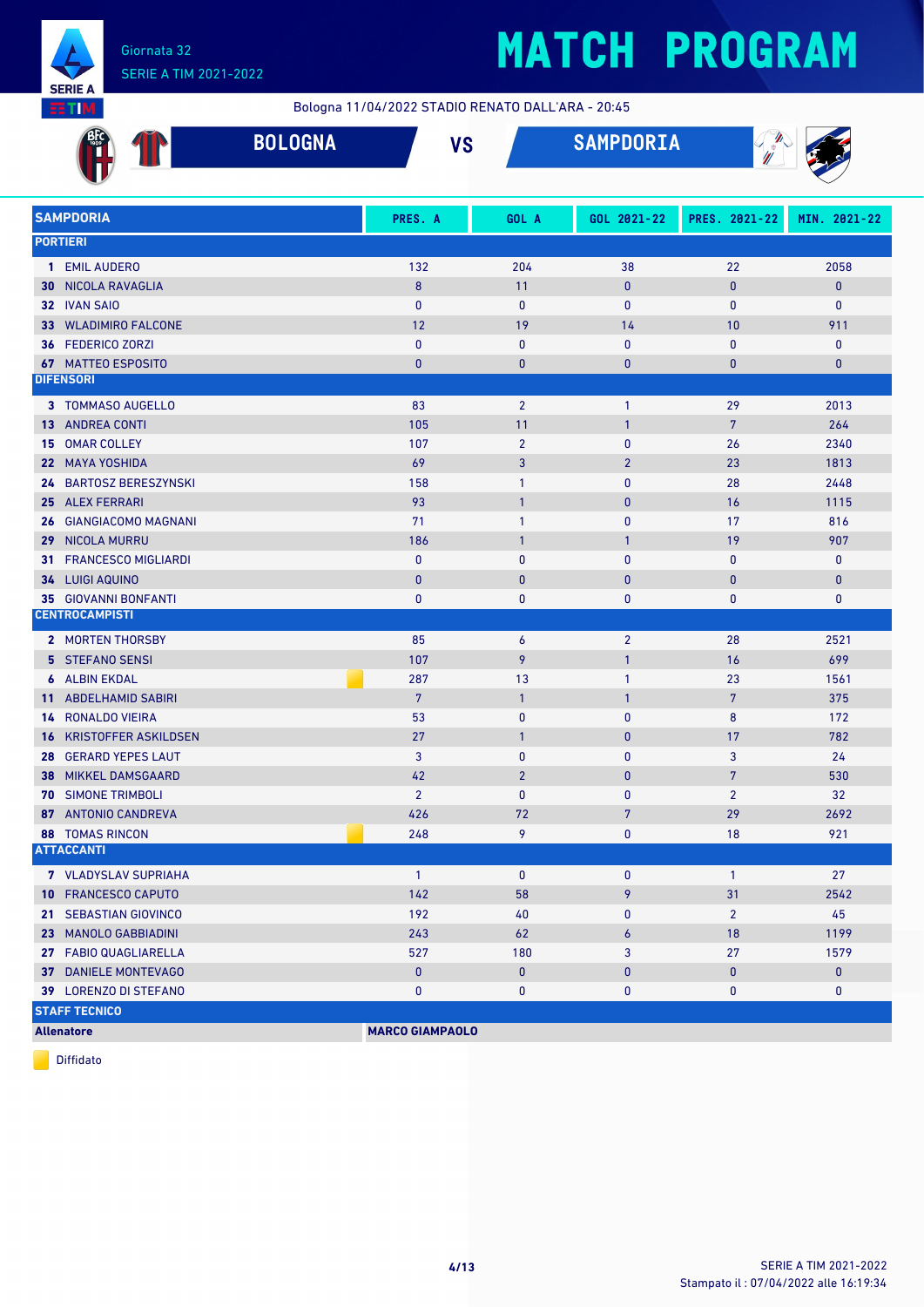

## **MATCH PROGRAM**

Bologna 11/04/2022 STADIO RENATO DALL'ARA - 20:45



### **RENDIMENTO RECENTE**

| <b>BOLOGNA</b>      |                      |                        |         |
|---------------------|----------------------|------------------------|---------|
| <b>31^ GIORNATA</b> | <b>MILAN</b>         | <b>BOLOGNA</b>         | $0 - 0$ |
| 04/04/2022          |                      |                        |         |
| <b>30^ GIORNATA</b> | <b>BOLOGNA</b>       | <b>ATALANTA</b>        | $0 - 1$ |
| 20/03/2022          |                      | 37'(2°T) M. CISSE'     |         |
| <b>29^ GIORNATA</b> | <b>FIORENTINA</b>    | <b>BOLOGNA</b>         | $1-0$   |
| 13/03/2022          | 25'(2°T) L. TORREIRA |                        |         |
| <b>28^ GIORNATA</b> | <b>BOLOGNA</b>       | <b>TORINO</b>          | $0 - 0$ |
| 06/03/2022          |                      |                        |         |
| <b>27^ GIORNATA</b> | <b>SALERNITANA</b>   | <b>BOLOGNA</b>         | $1 - 1$ |
| 26/02/2022          | 27'(2°T) N. ZORTEA   | 43'(1°T) M. ARNAUTOVIC |         |

| <b>SAMPDORIA</b>    |                                                                                                |                                                                          |         |
|---------------------|------------------------------------------------------------------------------------------------|--------------------------------------------------------------------------|---------|
| <b>31^ GIORNATA</b> | <b>SAMPDORIA</b>                                                                               | <b>ROMA</b>                                                              | $0 - 1$ |
| 03/04/2022          |                                                                                                | 27'(1°T) H. MKHITARYAN                                                   |         |
| <b>30^ GIORNATA</b> | <b>VENEZIA</b>                                                                                 | <b>SAMPDORIA</b>                                                         | $0 - 2$ |
| 20/03/2022          |                                                                                                | 24'(1°T) F. CAPUTO, 38'(1°T) F. CAPUTO                                   |         |
| <b>29^ GIORNATA</b> | <b>SAMPDORIA</b>                                                                               | <b>JUVENTUS</b>                                                          |         |
| 12/03/2022          | $39'(2°T)$ A. SABIRI                                                                           | 23'(1°T)[A] M. YOSHIDA, 34'(1°T) A. MORATA, 43'(2°T) A.<br><b>MORATA</b> | $1 - 3$ |
| <b>28^ GIORNATA</b> | <b>UDINESE</b>                                                                                 | <b>SAMPDORIA</b>                                                         | $2 - 1$ |
| 05/03/2022          | 3'(1°T) G. DEULOFEU. 12'(1°T) D. UDOGIE                                                        | 13'(1°T) F. CAPUTO                                                       |         |
| <b>27^ GIORNATA</b> | <b>ATALANTA</b>                                                                                | <b>SAMPDORIA</b>                                                         |         |
| 28/02/2022          | 6'(1°T) M. PASALIC, 29'(1°T) T. KOOPMEINERS, 16'(2°T) T.<br>KOOPMEINERS, 41'(2°T) A. MIRANCHUK |                                                                          | $4 - 0$ |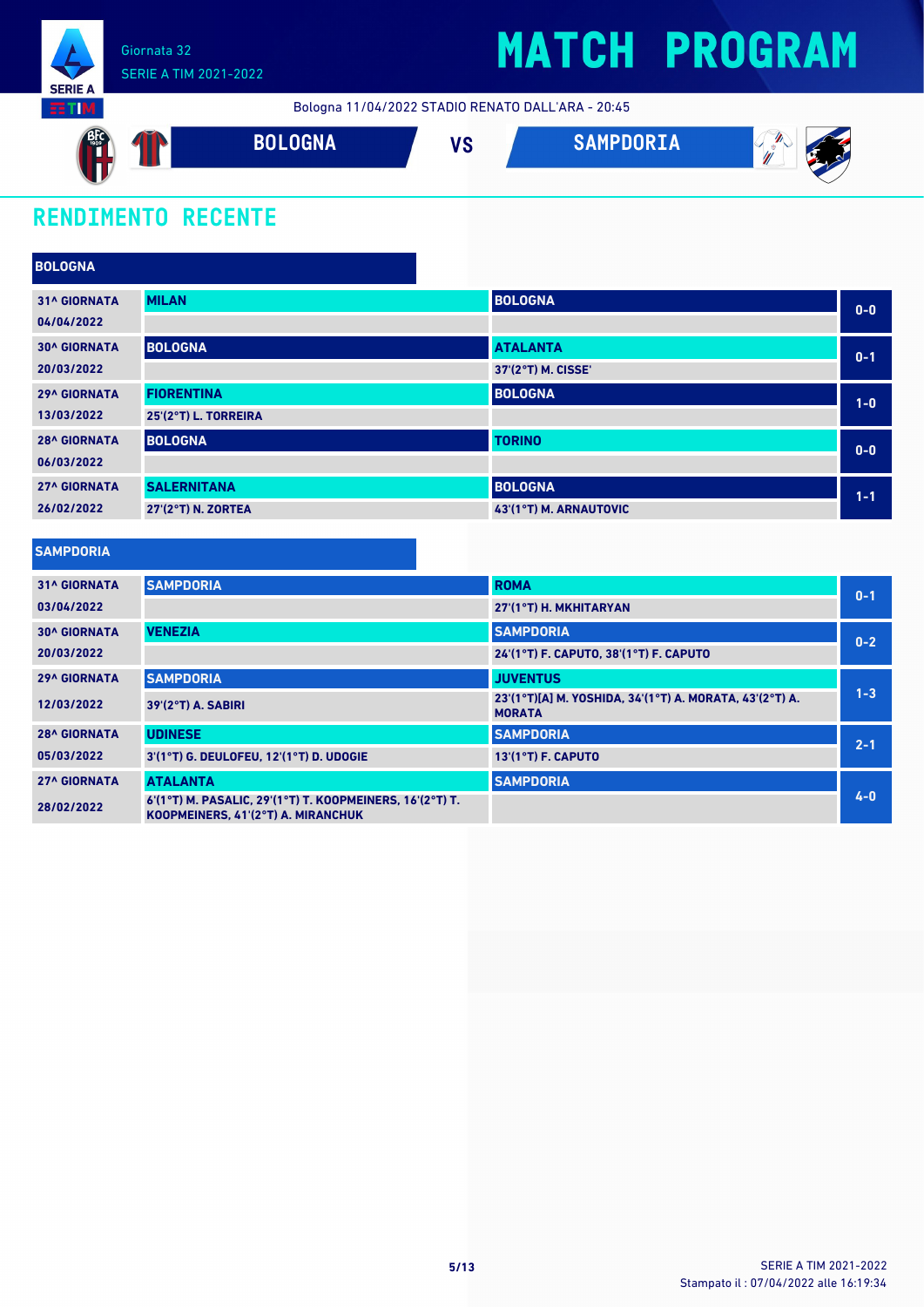

Bologna 11/04/2022 STADIO RENATO DALL'ARA - 20:45

| <b>BOLOGNA</b>                  | <b>SAMPDORIA</b><br><b>VS</b> | C. Company       |
|---------------------------------|-------------------------------|------------------|
| CONFRONTO SQUADRE (Valori medi) | <b>BOLOGNA</b>                | <b>SAMPDORIA</b> |
| <b>Goal Fatti</b>               | 1.07                          | 1.26             |
| <b>Goal Subiti</b>              | 1.47                          | 1.68             |
| Tiri totali                     | 11.47                         | 10.77            |
| Tiri in porta                   | 3.9                           | 3.45             |
| Assist                          | 0.87                          | 0.81             |
| Azioni di attacco               | 26.2                          | 29               |
| Passaggi riusciti               | 354.77                        | 310.81           |
| Passaggi riusciti %             | 81%                           | 77%              |
| Falli Fatti                     | 12                            | 12.87            |
| <b>Dribbling</b>                | 8.67                          | 5.84             |
| <b>Baricentro</b>               | 48.62m                        | 48.92m           |
| Passaggi Chiave                 | 8.1                           | 7.26             |
| Fuorigioco                      | 1.37                          | 2.13             |
| Corner                          | 4.8                           | 4.06             |
| <b>Cross Riusciti</b>           | 5.5                           | 5.32             |
| Poss. propria meta              | 00'28                         | 00'26            |
| Poss, meta avvers               | 00'22                         | 00'18            |
|                                 |                               |                  |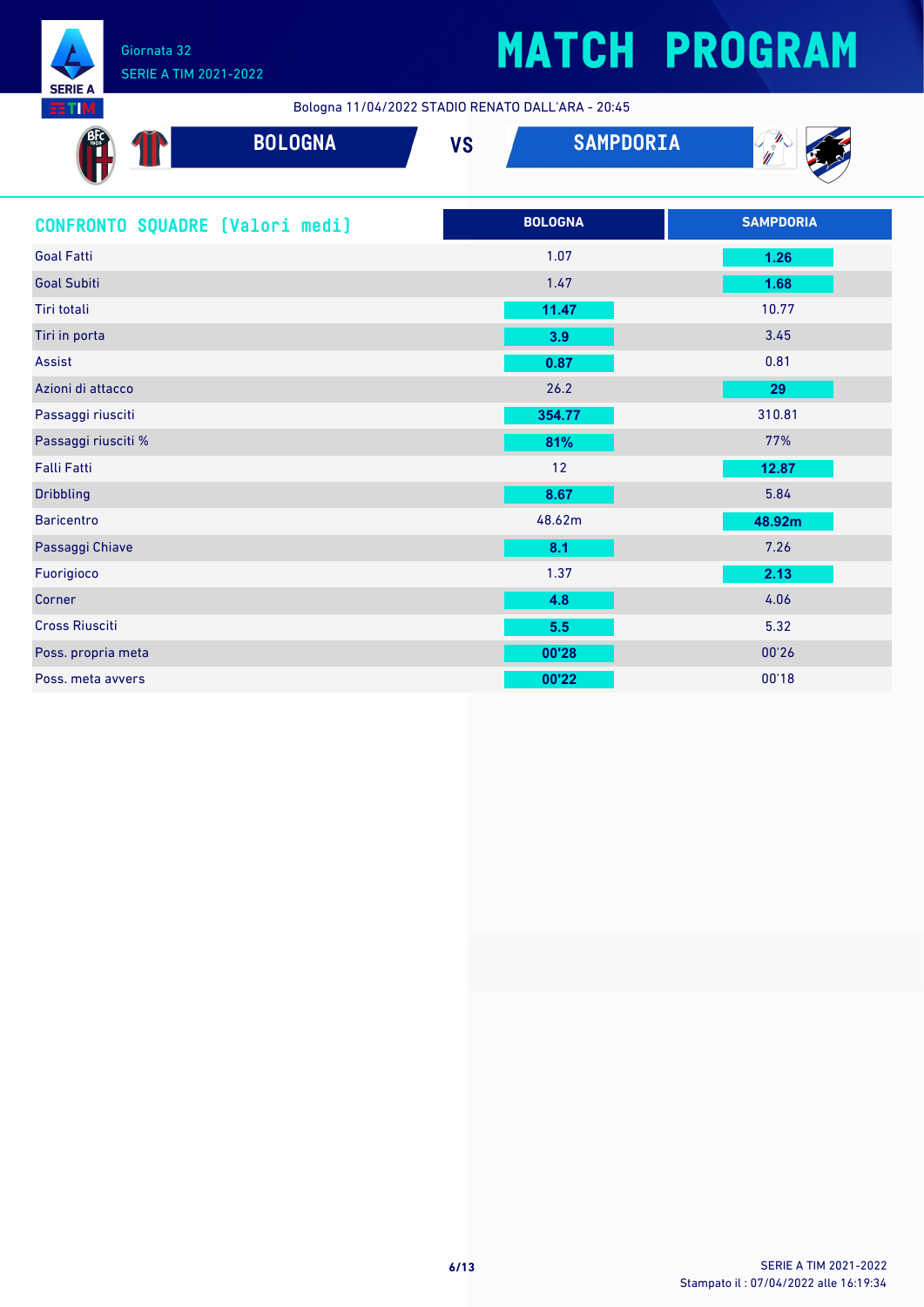

## **MATCH PROGRAM**

Bologna 11/04/2022 STADIO RENATO DALL'ARA - 20:45

 $\mathbb T$ 

**BOLOGNA VS SAMPDORIA**



### **RENDIMENTO ATLETICO \***

| <b>BOLOGNA</b>         | Pres. (Min.) | Media (km) | <b>Media</b><br>Sprint (Km) | <b>SAMPDORIA</b>       | Pres. (Min.) | Media (km) | <b>Media</b><br><b>Sprint (Km)</b> |
|------------------------|--------------|------------|-----------------------------|------------------------|--------------|------------|------------------------------------|
| <b>30 J. SCHOUTEN</b>  | 10(864)      | 10.272     | 0.682                       | 2 M. THORSBY           | 28 (2521')   | 11.591     | 1.086                              |
| 32 M. SVANBERG         | 29 (2336')   | 10.259     | 0.889                       | 87 A. CANDREVA         | 29 (2692')   | 10.787     | 1.388                              |
| 21 R. SORIANO          | 28 (2267')   | 10.2       | 0.801                       | 24 B. BERESZYNSKI      | 28 (2448')   | 9.686      | 0.859                              |
| 8 N. DOMINGUEZ         | 21 (1783')   | 10.086     | 0.673                       | 5 S. SENSI             | 7(507)       | 9.388      | 0.582                              |
| 29 L. DE SILVESTRI     | 25 (1946')   | 9.705      | 0.866                       | <b>6 A. EKDAL</b>      | 23 (1561')   | 9.288      | 0.547                              |
| <b>6</b> A. THEATE     | 24 (2102')   | 9.698      | 0.651                       | <b>15 O. COLLEY</b>    | 26 (2340')   | 9.197      | 0.538                              |
| 9 M. ARNAUTOVIC        | 27 (2315')   | 9.589      | 0.855                       | 10 F. CAPUTO           | 29 (2379')   | 9.108      | 0.773                              |
| <b>3</b> A. HICKEY     | 28 (2313')   | 9.567      | 0.95                        | 22 M. YOSHIDA          | 23(1813)     | 8.992      | 0.518                              |
| 5 A. SOUMAORO          | 22 (1852')   | 9.291      | 0.52                        | <b>38 M. DAMSGAARD</b> | 7(530)       | 8.948      | 0.82                               |
| 17 G. MEDEL            | 27(2442)     | 8.854      | 0.584                       | 26 G. MAGNANI          | 3(237)       | 8.775      | 0.419                              |
| 99 M. BARROW           | 26 (1726')   | 8.788      | 0.78                        | 88 T. RINCON           | 11(735)      | 8.751      | 0.589                              |
| 7 R. ORSOLINI          | 23 (1475')   | 8.644      | 0.713                       | 3 T. AUGELLO           | 29(2013)     | 8.735      | 0.885                              |
| 4 K. BONIFAZI          | 17 (1005')   | 8.286      | 0.526                       | 23 M. GABBIADINI       | 18 (1199')   | 8.707      | 0.593                              |
| <b>20 M. AEBISCHER</b> | 5(168)       | 8.091      | 0.816                       | 25 A. FERRARI          | 16(1115)     | 8.669      | 0.526                              |
| 2 L. BINKS             | 13(600)      | 7.366      | 0.475                       | 11 A. SABIRI           | 7(375)       | 8.168      | 0.668                              |
| 35 M. DIJKS            | 12(444)      | 6.526      | 0.7                         | 16 K. ASKILDSEN        | 17 (782')    | 8.042      | 0.503                              |
| <b>16 M. KINGSLEY</b>  | 2(81')       | 6.493      | 0.55                        | 27 F. QUAGLIARELLA     | 27 (1579')   | 7.663      | 0.506                              |
| 10 N. SANSONE          | 22(853)      | 6.34       | 0.537                       | <b>13 A. CONTI</b>     | 6(247)       | 7.359      | 0.821                              |
| <b>14 N. VIOLA</b>     | 5(100)       | 4.958      | 0.36                        | 29 N. MURRU            | 19 (907')    | 6.973      | 0.69                               |
| 55 E. VIGNATO          | 22 (631')    | 4.86       | 0.503                       | 14 R. VIEIRA           | 8(172)       | 3.209      | 0.201                              |
| <b>15</b> I. MBAYE     | 5(112)       | 4.677      | 0.411                       | <b>7</b> V. SUPRIAHA   | 1(27)        | 2.997      | 0.359                              |
| 71 D. KASIUS           | 4(114)       | 4.078      | 0.594                       | 21 S. GIOVINCO         | 2(45)        | 2.708      | 0.118                              |
| 91 D. FALCINELLI       | 5(84)        | 3.433      | 0.382                       | 70 S. TRIMBOLI         | 2(32')       | 2.355      | 0.225                              |
| <b>77 E. ANNAN</b>     | 1(29)        | 3.196      | 0.383                       | 28 G. YEPES LAUT       | 3(24)        | 1.384      | 0.166                              |
| 33 N. PYYHTIA          | 1(23')       | 2.706      | 0.223                       |                        |              |            |                                    |
| <b>19 F. SANTANDER</b> | 7(90)        | 1.781      | 0.159                       |                        |              |            |                                    |

\* Le informazioni riportate sul Rendimento Atletico sono da intendersi riferite al periodo di permanenza nella squadra corrente.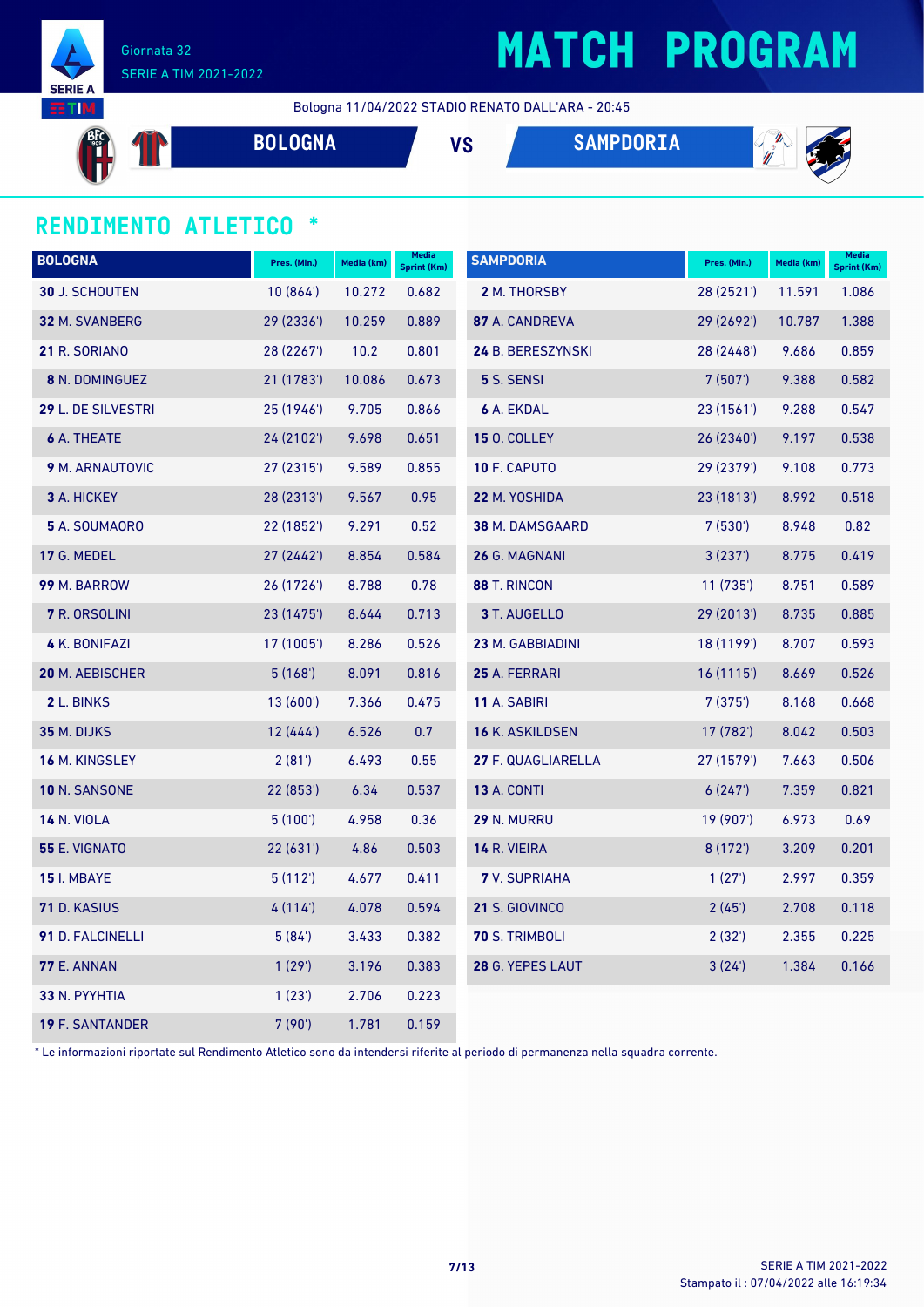Giornata 32 SERIE A TIM 2021-2022

**SERIE A** 

Bologna 11/04/2022 STADIO RENATO DALL'ARA - 20:45



### **GLI INCONTRI DELLA 32 ^ GIORNATA**

| <b>EMPOLI</b>   |           | vs SPEZIA             | 09/04/2022 15:00 |
|-----------------|-----------|-----------------------|------------------|
| <b>INTER</b>    | VS        | <b>HELLAS VERONA</b>  | 09/04/2022 18:00 |
| CAGLIARI        | VS        | <b>JUVENTUS</b>       | 09/04/2022 20:45 |
| <b>GENOA</b>    |           | vs LAZIO              | 10/04/2022 12:30 |
| <b>NAPOLI</b>   |           | vs FIORENTINA         | 10/04/2022 15:00 |
| <b>SASSUOLO</b> | <b>VS</b> | <b>ATALANTA</b>       | 10/04/2022 15:00 |
| <b>VENEZIA</b>  | VS        | <b>UDINESE</b>        | 10/04/2022 15:00 |
| <b>ROMA</b>     |           | <b>vs</b> SALERNITANA | 10/04/2022 18:00 |
| <b>TORINO</b>   |           | vs MILAN              | 10/04/2022 20:45 |
| <b>BOLOGNA</b>  | <b>VS</b> | <b>SAMPDORIA</b>      | 11/04/2022 20:45 |

### **CLASSIFICA SERIE A TIM**

|                      | PTG | G  | V              | ${\sf N}$        | P               | GF | GS | DIFF.RETI |
|----------------------|-----|----|----------------|------------------|-----------------|----|----|-----------|
| <b>MILAN</b>         | 67  | 31 | 20             | 7                | 4               | 56 | 29 | $+27$     |
| <b>NAPOLI</b>        | 66  | 31 | 20             | 6                | $\overline{5}$  | 56 | 23 | $+33$     |
| <b>INTER</b>         | 63  | 30 | 18             | 9                | 3               | 63 | 24 | $+39$     |
| <b>JUVENTUS</b>      | 59  | 31 | 17             | $\boldsymbol{8}$ | 6               | 47 | 27 | $+20$     |
| <b>ROMA</b>          | 54  | 31 | 16             | 6                | 9               | 51 | 35 | $+16$     |
| <b>LAZIO</b>         | 52  | 31 | 15             | $\overline{7}$   | 9               | 60 | 46 | $+14$     |
| <b>ATALANTA</b>      | 51  | 30 | 14             | 9                | $7\overline{ }$ | 52 | 34 | $+18$     |
| <b>FIORENTINA</b>    | 50  | 30 | 15             | $\overline{5}$   | 10              | 49 | 38 | $+11$     |
| <b>HELLAS VERONA</b> | 45  | 31 | 12             | 9                | 10              | 56 | 47 | $+9$      |
| <b>SASSUOLO</b>      | 43  | 31 | 11             | 10               | 10              | 56 | 51 | $+5$      |
| <b>TORINO</b>        | 38  | 30 | 10             | $\bf 8$          | 12              | 35 | 30 | $+5$      |
| <b>BOLOGNA</b>       | 34  | 30 | 9              | $\overline{7}$   | 14              | 32 | 44 | $-12$     |
| <b>UDINESE</b>       | 33  | 29 | $\overline{7}$ | 12               | 10              | 41 | 47 | $-6$      |
| <b>EMPOLI</b>        | 33  | 31 | $\bf 8$        | 9                | 14              | 41 | 56 | $-15$     |
| <b>SPEZIA</b>        | 32  | 31 | 9              | 5                | 17              | 32 | 54 | $-22$     |
| <b>SAMPDORIA</b>     | 29  | 31 | 8              | 5                | 18              | 39 | 52 | $-13$     |
| <b>CAGLIARI</b>      | 25  | 31 | 5              | 10               | 16              | 29 | 59 | $-30$     |
| <b>VENEZIA</b>       | 22  | 30 | $\overline{5}$ | $7\phantom{.}$   | 18              | 25 | 55 | $-30$     |
| <b>GENOA</b>         | 22  | 31 | $\overline{2}$ | 16               | 13              | 23 | 48 | $-25$     |
| <b>SALERNITANA</b>   | 16  | 29 | 3              | $\overline{7}$   | 19              | 22 | 66 | $-44$     |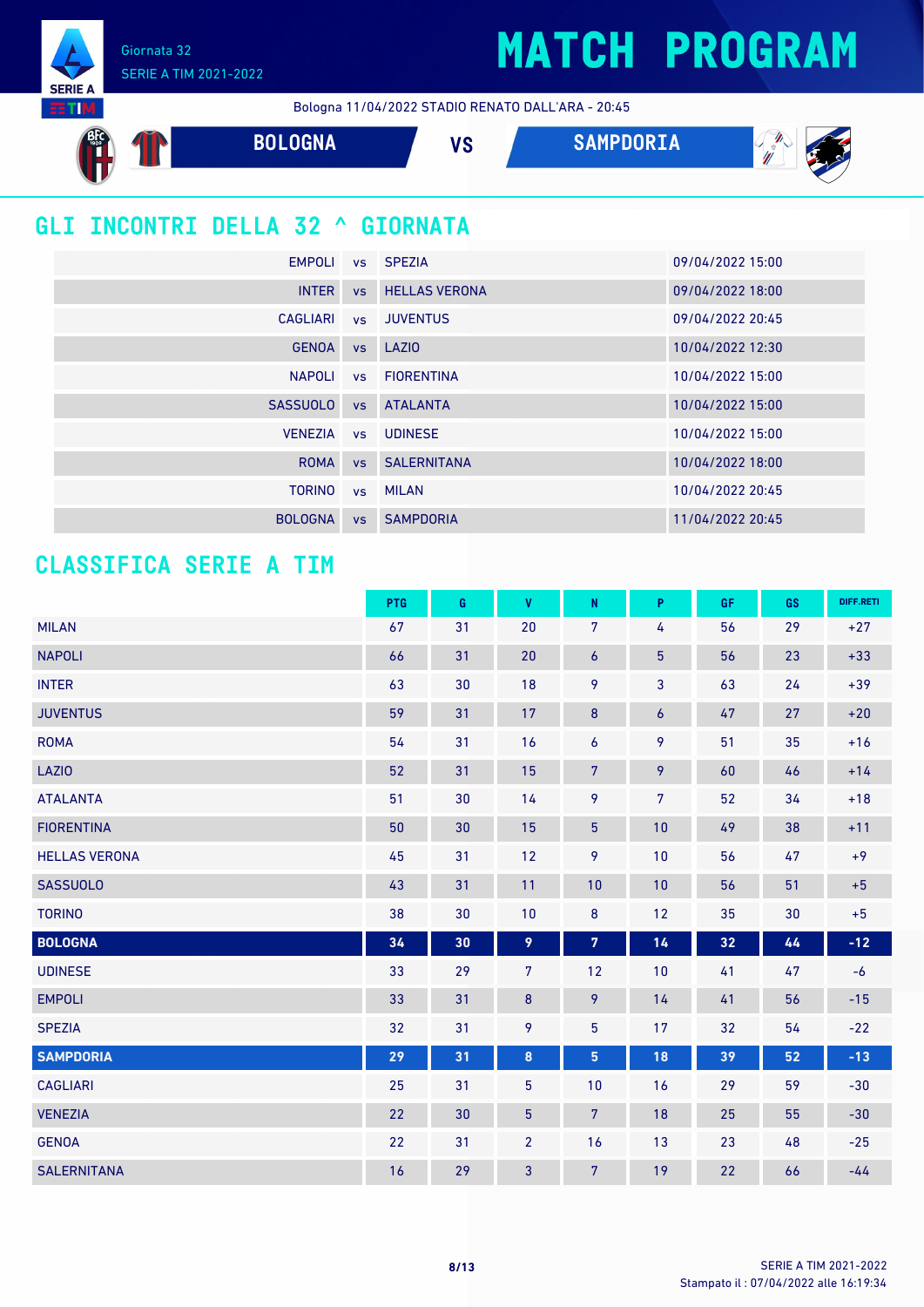

### SERIE A TIM 2021-2022

## **MATCH PROGRAM**

Bologna 11/04/2022 STADIO RENATO DALL'ARA - 20:45

$$
\begin{pmatrix}\n\frac{\partial f}{\partial x} \\
\frac{\partial f}{\partial y}\n\end{pmatrix}
$$

**BOLOGNA VS SAMPDORIA**



 $\mathscr{L}_{\mathscr{U}}$ 

### **CLASSIFICA GIOCATORI**

|   | <b>RANKING MARCATORI</b> |            | <b>Gol(Rigore)</b> |
|---|--------------------------|------------|--------------------|
| 1 | C. IMMOBILE              | LAZ        | 21(6)              |
| 1 | D. VLAHOVIC              | <b>JUV</b> | 21(5)              |
| 3 | <b>G. SIMEONE</b>        | <b>VFR</b> | 16(0)              |
| 4 | T. ABRAHAM               | <b>ROM</b> | 15(2)              |
| 5 | <b>D. BERARDI</b>        | <b>SAS</b> | 14(6)              |
| 5 | L. MARTINEZ              | <b>INT</b> | 14(3)              |
| 7 | <b>G. SCAMACCA</b>       | <b>SAS</b> | 13(1)              |
| 8 | F. DZFKO                 | <b>INT</b> | 12(0)              |
| 9 | V. OSIMHEN               | <b>NAP</b> | 11(0)              |
| 9 | <b>BETO</b>              | UDI        | 11(0)              |

### **CLASSIFICA SQUADRE**

|                | <b>RANKING SQUADRE</b> | <b>Gol - Media Gol</b> |      |
|----------------|------------------------|------------------------|------|
| 1              | <b>INTER</b>           | 63                     | 2.1  |
| $\overline{2}$ | <b>LAZIO</b>           | 60                     | 1.94 |
| 3              | <b>HELLAS VERONA</b>   | 56                     | 1.81 |
| 3              | <b>MILAN</b>           | 56                     | 1.81 |
| 3              | <b>NAPOLI</b>          | 56                     | 1.81 |
| 3              | <b>SASSUOLO</b>        | 56                     | 1.81 |
| 7              | <b>ATALANTA</b>        | 52                     | 1.73 |
| 8              | <b>ROMA</b>            | 51                     | 1.65 |
| 9              | <b>FIORENTINA</b>      | 49                     | 1.63 |
| 10             | <b>JUVENTUS</b>        | 47                     | 1.52 |
| 11             | <b>EMPOLI</b>          | 41                     | 1.32 |
| 11             | <b>UDINESE</b>         | 41                     | 1.41 |
|                | <b>13 SAMPDORIA</b>    | 39                     | 1.26 |
|                | 14 TORINO              | 35                     | 1.17 |
| 15             | <b>BOLOGNA</b>         | 32                     | 1.07 |
| 15             | <b>SPEZIA</b>          | 32                     | 1.03 |
| 17             | <b>CAGLIARI</b>        | 29                     | 0.94 |
|                | 18 VENEZIA             | 25                     | 0.83 |
|                | 19 GENOA               | 23                     | 0.74 |
|                | <b>20 SALERNITANA</b>  | 22                     | 0.76 |

|                | <b>RANKING SQUADRE</b> | Tot tiri-In porta-Fuori-Respinti |     |     |     |
|----------------|------------------------|----------------------------------|-----|-----|-----|
| 1              | <b>INTER</b>           | 506                              | 192 | 182 | 132 |
| $\overline{2}$ | <b>MILAN</b>           | 490                              | 152 | 205 | 133 |
| 3              | <b>NAPOLI</b>          | 483                              | 165 | 183 | 135 |
| 3              | <b>ROMA</b>            | 483                              | 155 | 188 | 140 |
| 5              | <b>SASSUOLO</b>        | 473                              | 177 | 167 | 129 |
| 6              | <b>ATALANTA</b>        | 447                              | 135 | 172 | 140 |
| 7              | <b>JUVENTUS</b>        | 436                              | 147 | 187 | 102 |
| 8              | <b>EMPOLI</b>          | 412                              | 134 | 157 | 121 |
| 9              | <b>FIORENTINA</b>      | 409                              | 152 | 163 | 94  |
| 10             | <b>TORINO</b>          | 383                              | 124 | 164 | 95  |
| 11             | <b>UDINESE</b>         | 378                              | 135 | 139 | 104 |
| 12             | <b>HELLAS VERONA</b>   | 377                              | 131 | 149 | 97  |
| 13             | LAZI <sub>0</sub>      | 345                              | 145 | 127 | 73  |
| 14             | <b>BOLOGNA</b>         | 344                              | 117 | 140 | 87  |
| 15             | <b>SAMPDORIA</b>       | 334                              | 107 | 140 | 87  |
| 16             | <b>CAGLIARI</b>        | 329                              | 97  | 143 | 89  |
| 17             | <b>SPEZIA</b>          | 317                              | 111 | 122 | 84  |
| 18             | <b>GENOA</b>           | 308                              | 90  | 135 | 83  |
| 19             | <b>SALERNITANA</b>     | 303                              | 94  | 121 | 88  |
| 20             | <b>VENEZIA</b>         | 287                              | 94  | 129 | 64  |
|                |                        |                                  |     |     |     |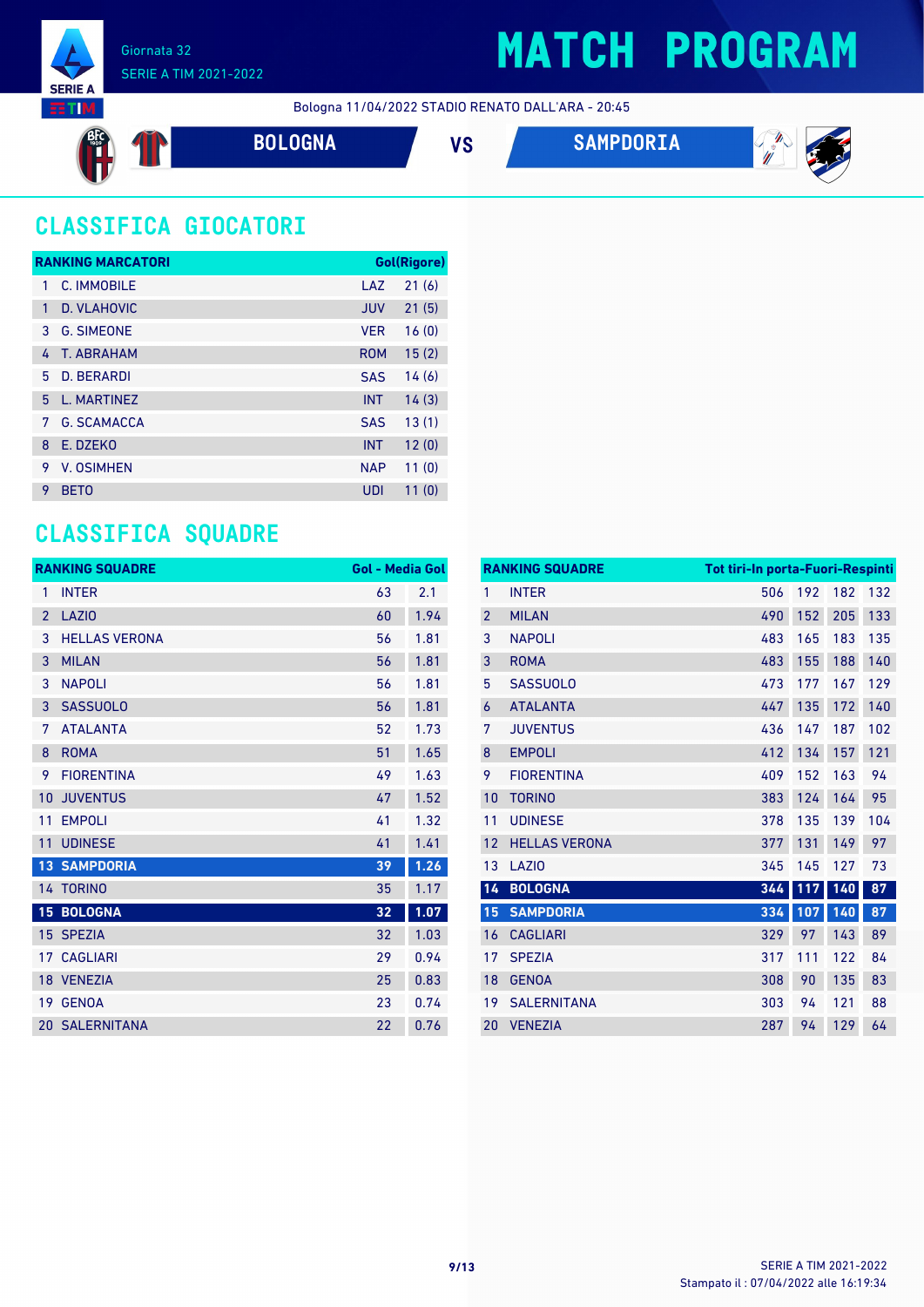

**BFC** 

 $\mathbf{T}$ 

#### Giornata 32 SERIE A TIM 2021-2022

## **MATCH PROGRAM**

Bologna 11/04/2022 STADIO RENATO DALL'ARA - 20:45





| <b>RANKING SQUADRE</b> | <b>Assist</b> | <b>Media</b><br>÷, |
|------------------------|---------------|--------------------|
| 1 INTER                | 42            | 1.40               |
| 2 LAZIO                | 41            | 1.32               |
| <b>3 HELLAS VERONA</b> | 36            | 1.16               |
| <b>3 NAPOLI</b>        | 36            | 1.16               |
| <b>5 ATALANTA</b>      | 35            | 1.17               |
| <b>6 JUVENTUS</b>      | 30            | 0.97               |
| 7 SASSUOLO             | 29            | 0.94               |
| <b>8 FIORENTINA</b>    | 28            | 0.93               |
| 8 MILAN                | 28            | 0.90               |
| 10 ROMA                | 27            | 0.87               |
| <b>11 BOLOGNA</b>      | 26            | 0.87               |
| <b>12 SAMPDORIA</b>    | 25            | 0.81               |
| <b>13 UDINESE</b>      | 24            | 0.83               |
| <b>14 TORINO</b>       | 22            | 0.73               |
| <b>15 CAGLIARI</b>     | 20            | 0.65               |
| <b>15 EMPOLI</b>       | 20            | 0.65               |
| <b>17 VFNF7IA</b>      | 19            | 0.63               |
| <b>18 SPEZIA</b>       | 18            | 0.58               |
| <b>19 GENOA</b>        | 17            | 0.55               |
| <b>20 SALERNITANA</b>  | 13            | 0.45               |

|                | <b>RANKING SQUADRE</b> | Passaggi riusciti - % * |    |
|----------------|------------------------|-------------------------|----|
| 1              | LAZI <sub>0</sub>      | 501.45                  | 87 |
| $\overline{2}$ | <b>NAPOLI</b>          | 499.9                   | 87 |
| 3              | <b>INTER</b>           | 456.7                   | 86 |
| 4              | <b>SASSUOLO</b>        | 425.39                  | 85 |
| 5              | <b>JUVENTUS</b>        | 424.9                   | 85 |
| 6              | <b>FIORENTINA</b>      | 424.27                  | 85 |
| 7              | <b>ATAI ANTA</b>       | 419.63                  | 82 |
| 8              | <b>MILAN</b>           | 401.32                  | 84 |
| 9              | <b>ROMA</b>            | 372.74                  | 83 |
| 10             | <b>BOLOGNA</b>         | 354.77                  | 81 |
| 11             | <b>TORINO</b>          | 340.43                  | 78 |
| 12             | <b>HELLAS VERONA</b>   | 324.74                  | 77 |
|                | 13 EMPOLI              | 314.87                  | 79 |
|                | <b>14 SAMPDORIA</b>    | 310.81                  | 77 |
|                | 15 SPEZIA              | 295.68                  | 78 |
|                | <b>16 UDINESE</b>      | 285.48                  | 78 |
|                | 17 VENEZIA             | 284.37                  | 78 |
|                | <b>18 CAGLIARI</b>     | 282.87                  | 76 |
| 19             | <b>GENOA</b>           | 273.48                  | 74 |
|                | <b>20 SALERNITANA</b>  | 262.28                  | 77 |
|                |                        |                         |    |

\* Valori medi per partita.

|                | <b>RANKING SQUADRE</b> | Recuperi* |
|----------------|------------------------|-----------|
| 1              | <b>HELLAS VERONA</b>   | 62.84     |
| $\overline{2}$ | <b>ATALANTA</b>        | 60.2      |
| 3              | <b>GENOA</b>           | 56.77     |
| 4              | <b>TORINO</b>          | 56.03     |
| 5              | <b>MILAN</b>           | 54.71     |
| 6              | <b>SAMPDORIA</b>       | 54.06     |
| 7              | <b>JUVENTUS</b>        | 53.1      |
| 8              | <b>EMPOLI</b>          | 51.9      |
| 9              | <b>UDINESE</b>         | 51.45     |
| 10             | <b>INTER</b>           | 51.4      |
| 11             | SPF7IA                 | 51.23     |
|                | 12 VENEZIA             | 51.13     |
|                | 13 ROMA                | 50.81     |
|                | <b>14 CAGLIARI</b>     | 50.71     |
|                | 15 BOLOGNA             | 50.47     |
|                | 16 NAPOLI              | 50.42     |
|                | <b>17 LAZIO</b>        | 49.87     |
|                | 18 SASSUOLO            | 49.45     |
| 19             | <b>FIORENTINA</b>      | 48.6      |
|                | <b>20 SALERNITANA</b>  | 47.28     |
|                |                        |           |

\* Valori medi per partita.

|                | <b>RANKING SQUADRE</b>  | Passaggi chiave* |
|----------------|-------------------------|------------------|
| 1              | <b>INTER</b>            | 11.07            |
| $\overline{2}$ | <b>NAPOLI</b>           | 10.77            |
| 3              | <b>ATALANTA</b>         | 10.47            |
| 4              | <b>MILAN</b>            | 10.45            |
| 5              | <b>ROMA</b>             | 10.23            |
| 6              | <b>SASSUOLO</b>         | 10.03            |
| 7 <sup>1</sup> | <b>JUVENTUS</b>         | 9.48             |
| 8              | <b>FIORENTINA</b>       | 9.37             |
| 9              | <b>TORINO</b>           | 9                |
| 10             | <b>UDINESE</b>          | 8.55             |
|                |                         |                  |
| 11             | <b>EMPOLI</b>           | 8.42             |
|                | 12 BOLOGNA              | 8.1              |
|                | <b>13 HELLAS VERONA</b> | 7.42             |
|                | <b>14 SAMPDORIA</b>     | 7.26             |
|                | <b>15 LAZIO</b>         | 7.16             |
|                | <b>16 CAGLIARI</b>      | 7.13             |
|                | <b>17 SALERNITANA</b>   | 7.03             |
|                | 18 SPEZIA               | 6.87             |
| 19             | <b>GENOA</b>            | 6.23             |

\* Valori medi per partita.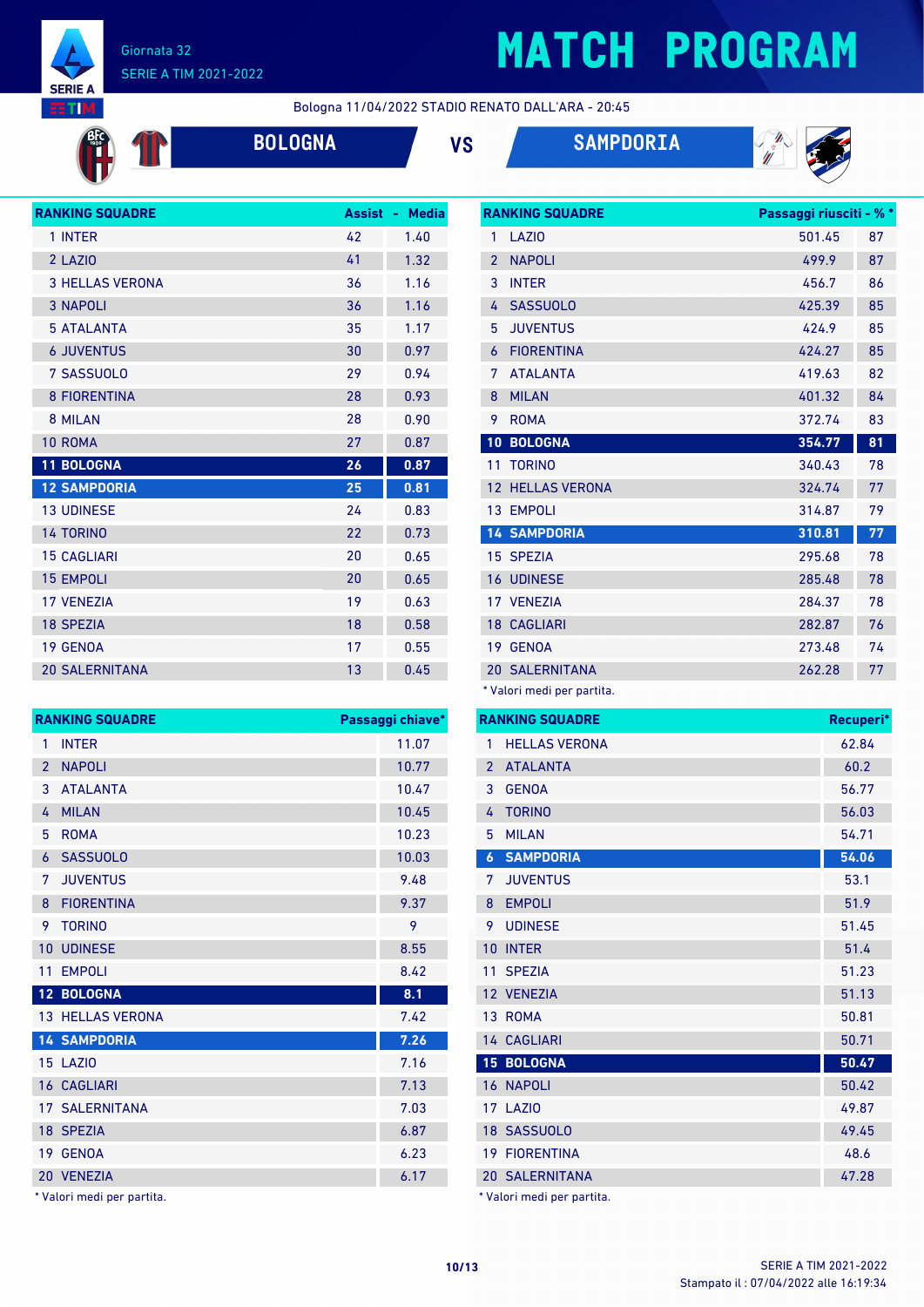

**OD** 

#### Giornata 32 SERIE A TIM 2021-2022

# **MATCH PROGRAM**

Bologna 11/04/2022 STADIO RENATO DALL'ARA - 20:45

| <b>BOLOGN</b> |  |
|---------------|--|
|---------------|--|

**BOLOGNA VS SAMPDORIA**





|                | <b>RANKING SQUADRE</b>  | <b>Tot. Parate - Media</b> |                |
|----------------|-------------------------|----------------------------|----------------|
| 1              | <b>EMPOLI</b>           | 123                        | 3.97           |
| $\overline{2}$ | <b>VENEZIA</b>          | 120                        | 4              |
| 3              | <b>SALERNITANA</b>      | 114                        | 3.93           |
| 4              | <b>SPEZIA</b>           | 114                        | 3.68           |
| 5              | <b>SAMPDORIA</b>        | 105                        | 3.39           |
| 6              | <b>CAGLIARI</b>         | 103                        | 3.32           |
| 7              | <b>GENOA</b>            | 102                        | 3.29           |
| 8              | <b>BOLOGNA</b>          | 101                        | 3.37           |
| 9              | <b>SASSUOLO</b>         | 86                         | 2.77           |
| 10             | <b>INTER</b>            | 84                         | 2.8            |
| 11             | <b>ROMA</b>             | 84                         | 2.71           |
|                | 12 NAPOLI               | 83                         | 2.68           |
|                | 13 MILAN                | 82                         | 2.65           |
|                | <b>14 HELLAS VERONA</b> | 77                         | 2.48           |
|                | 15 LAZIO                | 71                         | 2.29           |
|                | 16 ATALANTA             | 69                         | 2.3            |
|                | <b>16 JUVENTUS</b>      | 69                         | 2.23           |
|                | <b>18 UDINESE</b>       | 68                         | 2.34           |
|                | <b>19 FIORENTINA</b>    | 66                         | 2.2            |
|                | 20 TORINO               | 60                         | $\overline{2}$ |

|                 | <b>RANKING SQUADRE</b> | <b>Media Km</b> |
|-----------------|------------------------|-----------------|
| 1               | LAZIO                  | 112.487         |
| $\overline{2}$  | <b>EMPOLI</b>          | 111.708         |
| 3               | <b>INTER</b>           | 111.438         |
| 4               | <b>ATAI ANTA</b>       | 110.749         |
| 5               | <b>VENEZIA</b>         | 109.774         |
| 6               | <b>HELLAS VERONA</b>   | 109.364         |
| 7               | <b>GENOA</b>           | 108.91          |
| 8               | <b>JUVENTUS</b>        | 108.444         |
| 9               | <b>ROMA</b>            | 107.832         |
| 10              | <b>CAGLIARI</b>        | 107.419         |
| 11              | <b>NAPOLI</b>          | 107.142         |
| 12 <sup>°</sup> | <b>SPEZIA</b>          | 106.955         |
|                 | 13 MILAN               | 106.385         |
|                 | <b>14 FIORENTINA</b>   | 106.285         |
|                 | <b>15 SALERNITANA</b>  | 106.237         |
|                 | <b>16 TORINO</b>       | 106.102         |
| 17              | <b>SAMPDORIA</b>       | 105.929         |
|                 | 18 SASSUOLO            | 105.474         |
| 19              | <b>BOLOGNA</b>         | 105.421         |
|                 | <b>20 UDINESE</b>      | 104.44          |

|                 | <b>RANKING SQUADRE</b> | Passaggi 3/4 Tot. - Media |        |
|-----------------|------------------------|---------------------------|--------|
| 1               | <b>NAPOLI</b>          | 3631                      | 117.13 |
| $\mathcal{P}$   | <b>ATALANTA</b>        | 3608                      | 120.27 |
| 3               | <b>INTER</b>           | 3091                      | 103.03 |
| 4               | <b>LAZIO</b>           | 3061                      | 98.74  |
| 5               | <b>MILAN</b>           | 2976                      | 96     |
| 6               | <b>TORINO</b>          | 2819                      | 93.97  |
| 7               | <b>JUVENTUS</b>        | 2776                      | 89.55  |
| 8               | <b>HELLAS VERONA</b>   | 2757                      | 88.94  |
| 9               | <b>FIORENTINA</b>      | 2671                      | 89.03  |
| 10              | <b>SASSUOLO</b>        | 2669                      | 86.1   |
| 11              | <b>EMPOLI</b>          | 2459                      | 79.32  |
| 12              | <b>ROMA</b>            | 2394                      | 77.23  |
| 13 <sup>°</sup> | <b>BOLOGNA</b>         | 2356                      | 78.53  |
|                 | <b>14 SAMPDORIA</b>    | 2043                      | 65.9   |
|                 | 15 SPEZIA              | 1934                      | 62.39  |
| 16              | <b>UDINESE</b>         | 1931                      | 66.59  |
|                 | <b>17 CAGLIARI</b>     | 1807                      | 58.29  |
|                 | <b>18 SALERNITANA</b>  | 1781                      | 61.41  |
| 19              | <b>GENOA</b>           | 1700                      | 54.84  |
|                 | 20 VENEZIA             | 1590                      | 53     |

|                   | <b>RANKING SQUADRE</b> | <b>Dribbling Tot. - Media</b> |       |
|-------------------|------------------------|-------------------------------|-------|
| 1                 | <b>MILAN</b>           | 371                           | 11.97 |
| $\overline{2}$    | <b>SASSUOLO</b>        | 330                           | 10.65 |
| 3                 | <b>JUVENTUS</b>        | 304                           | 9.81  |
| 4                 | <b>NAPOLI</b>          | 294                           | 9.48  |
| 5                 | <b>ATALANTA</b>        | 282                           | 9.4   |
| 5                 | <b>UDINESE</b>         | 282                           | 9.72  |
| 7                 | LAZI <sub>0</sub>      | 276                           | 8.9   |
| 8                 | <b>HELLAS VERONA</b>   | 269                           | 8.68  |
| 8                 | <b>ROMA</b>            | 269                           | 8.68  |
| 10                | <b>GENOA</b>           | 261                           | 8.42  |
| 11                | <b>BOLOGNA</b>         | 260                           | 8.67  |
| $12 \overline{ }$ | <b>EMPOLI</b>          | 252                           | 8.13  |
|                   | 13 SPEZIA              | 249                           | 8.03  |
|                   | 14 VENEZIA             | 242                           | 8.07  |
|                   | <b>15 TORINO</b>       | 234                           | 7.8   |
| 16                | <b>FIORENTINA</b>      | 226                           | 7.53  |
|                   | <b>17 SALERNITANA</b>  | 210                           | 7.24  |
|                   | <b>18 CAGLIARI</b>     | 206                           | 6.65  |
| 19                | <b>INTER</b>           | 192                           | 6.4   |
|                   | <b>20 SAMPDORIA</b>    | 181                           | 5.84  |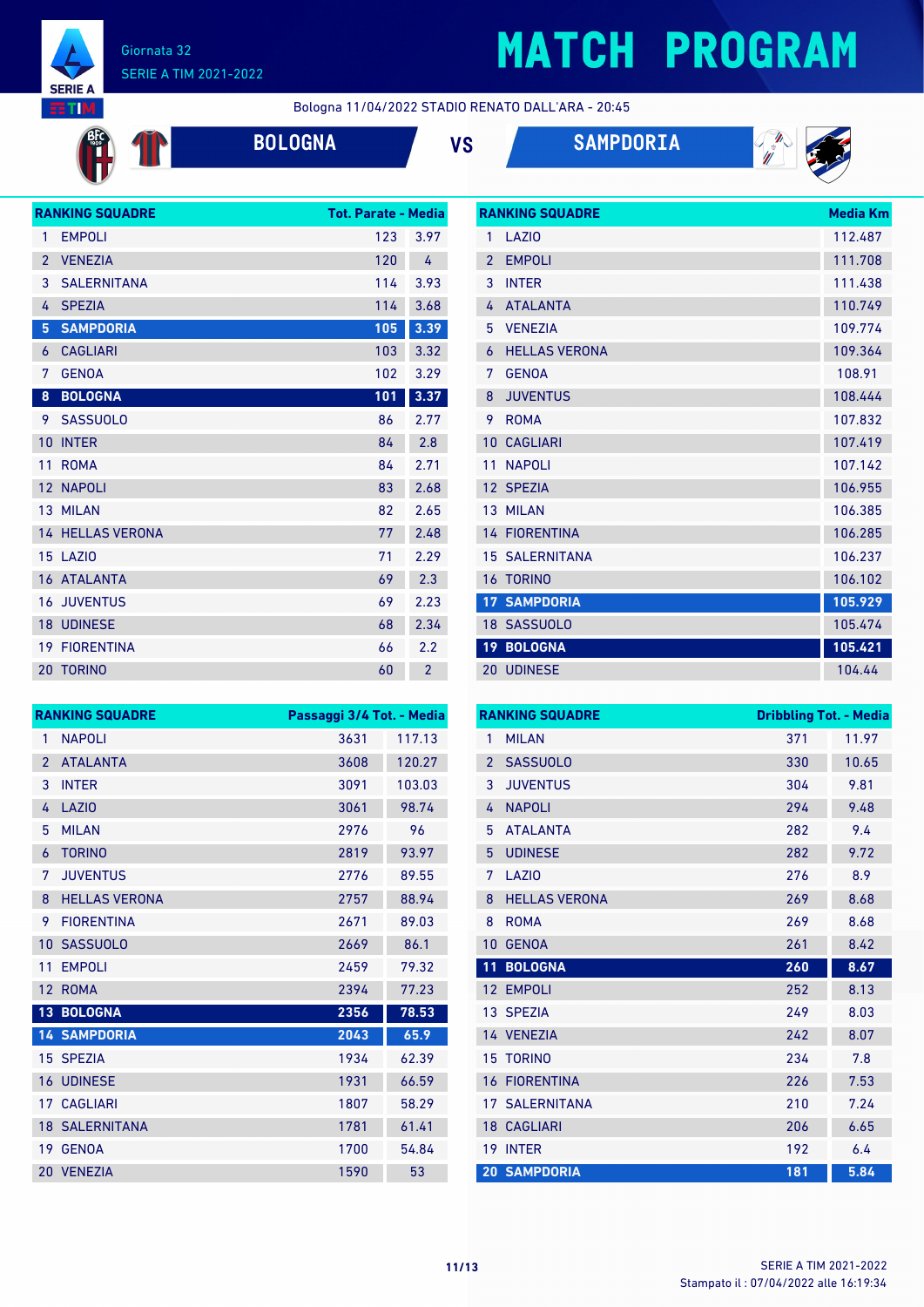

OD

#### Giornata 32 SERIE A TIM 2021-2022

# **MATCH PROGRAM**

Bologna 11/04/2022 STADIO RENATO DALL'ARA - 20:45

**BOLOGNA VS SAMPDORIA**



| <b>RANKING SQUADRE</b> |                       | Rigori a favore - Contro |                |  |
|------------------------|-----------------------|--------------------------|----------------|--|
| 1                      | <b>NAPOLI</b>         | 11                       | 1              |  |
| $\overline{2}$         | <b>INTER</b>          | 10                       | 4              |  |
| 3                      | <b>FIORENTINA</b>     | 9                        | 5              |  |
| 4                      | <b>HELLAS VERONA</b>  | 8                        | 3              |  |
| 5                      | <b>MILAN</b>          | 8                        | 5              |  |
| $\overline{6}$         | <b>LAZIO</b>          | 8                        | 6              |  |
| 7                      | <b>ROMA</b>           | 7                        | 4              |  |
| 8                      | <b>SASSUOLO</b>       | 7                        | 8              |  |
| 9                      | <b>JUVENTUS</b>       | 6                        | 5              |  |
| 10                     | <b>EMPOLI</b>         | $\overline{6}$           | 7              |  |
| 11                     | <b>GENOA</b>          | 5                        | 4              |  |
|                        | 12 ATALANTA           | 4                        | 4              |  |
|                        | 13 BOLOGNA            | 4                        | 7              |  |
|                        | 14 CAGLIARI           | 4                        | 9              |  |
|                        | <b>15 SAMPDORIA</b>   | 3                        | $\overline{2}$ |  |
|                        | 16 VENEZIA            | 3                        | 10             |  |
|                        | 17 SPEZIA             | 3                        | 11             |  |
|                        | 18 UDINESE            | $\overline{2}$           | 4              |  |
|                        | <b>19 SALERNITANA</b> | $\overline{2}$           | 7              |  |
|                        | 20 TORINO             | 1                        | 5              |  |
|                        |                       |                          |                |  |

| <b>RANKING SQUADRE</b> |                       | Gol dalla panchina - Media |      |  |
|------------------------|-----------------------|----------------------------|------|--|
| 1                      | <b>ATALANTA</b>       | 10                         | 1.00 |  |
| $\mathbf{1}$           | <b>INTER</b>          | 10                         | 1.25 |  |
| 3                      | <b>UDINESE</b>        | 9                          | 1.00 |  |
| 4                      | <b>NAPOLI</b>         | 8                          | 1.00 |  |
| 4                      | <b>ROMA</b>           | 8                          | 1.14 |  |
| 4                      | <b>SASSUOLO</b>       | 8                          | 1.33 |  |
| 7                      | <b>EMPOLI</b>         | 6                          | 1.00 |  |
| 7                      | <b>GENOA</b>          | 6                          | 1.20 |  |
| 7                      | <b>SPEZIA</b>         | 6                          | 1.00 |  |
| 7                      | <b>TORINO</b>         | 6                          | 1.00 |  |
| 11                     | <b>FIORENTINA</b>     | 5                          | 1.00 |  |
| 11                     | <b>JUVENTUS</b>       | 5                          | 1.00 |  |
| 11                     | <b>MILAN</b>          | 5                          | 1.00 |  |
|                        | 14 BOLOGNA            | 4                          | 1.00 |  |
|                        | <b>14 LAZIO</b>       | 4                          | 1.00 |  |
|                        | 14 VENEZIA            | 4                          | 1.00 |  |
| 17                     | <b>CAGLIARI</b>       | 3                          | 1.00 |  |
| 17                     | <b>HELLAS VERONA</b>  | 3                          | 1.00 |  |
|                        | <b>17 SALERNITANA</b> | 3                          | 1.00 |  |
|                        | <b>17 SAMPDORIA</b>   | 3                          | 1.00 |  |